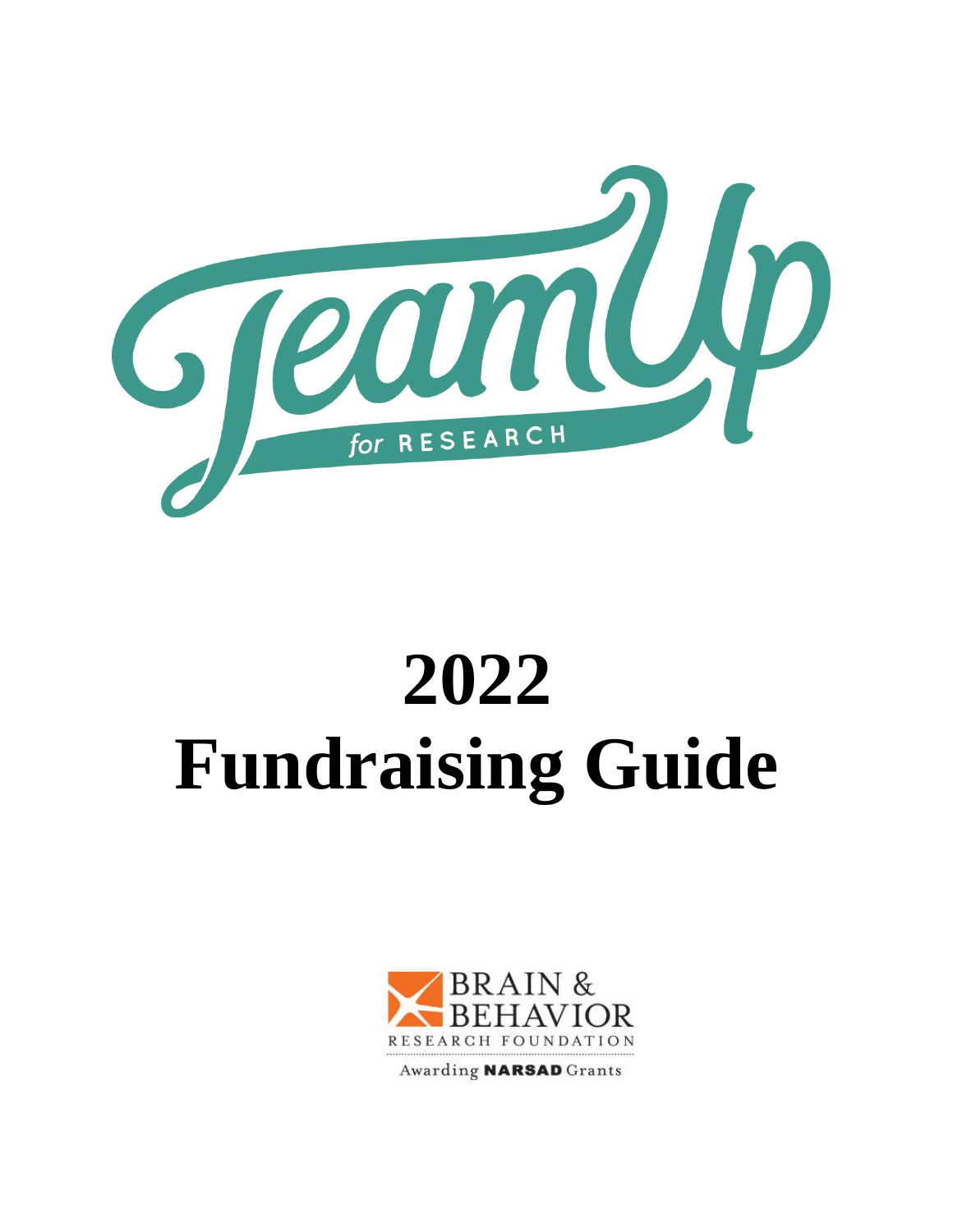

# **TABLE OF CONTENTS**

| <b>About Us:</b>                                    | 3       |
|-----------------------------------------------------|---------|
| Brain & Behavior Research Foundation (BBRF)         |         |
| <b>Three Steps to Producing a TeamUp Fundraiser</b> | $4 - 8$ |
| <b>1.</b> Choose your Event Type, Date & Location   |         |
| 2. Sign the TeamUp Agreement                        |         |
| <b>3. Plan Your Event</b>                           |         |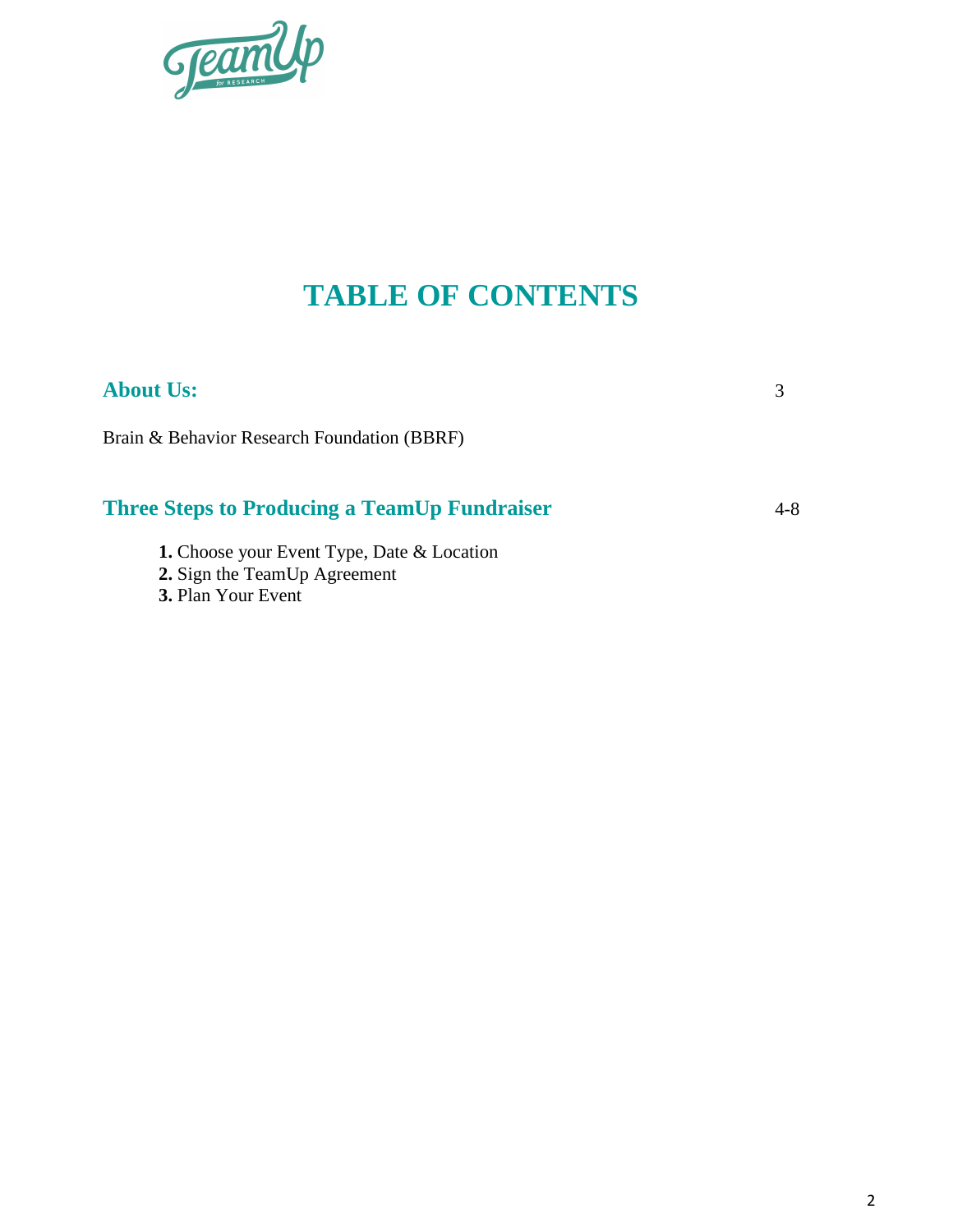

With the support of family, friends and colleagues, you can make a big difference in the fight against mental illness and the stigma it bears. When you raise money for BBRF, you play a key role in helping fund its scientist grantees who are seeking better treatments and advancements that will improve the lives of those living with a mental illness.

## **About Us:**

## **Brain & Behavior Research Foundation**

BBRF is committed to alleviating the suffering caused by mental illness by awarding grants that will lead to advances and breakthroughs in scientific research.

The Foundation funds the most innovative ideas in neuroscience and psychiatry to better understand the causes and develop new ways to effectively treat brain and behavior disorders. These illnesses include addiction, ADHD, anxiety, autism, bipolar disorder, borderline personality disorder, depression, eating disorders, OCD, PTSD, schizophrenia, as well as research in suicide prevention.

The high quality of the research we fund is made possible by the BBRF Scientific Council. This group of 183 prominent mental health researchers reviews each grant application and selects the most promising ideas with the greatest potential to lead to breakthroughs. The Scientific Council guides the Foundation to fund creative and impactful basic, translational, and clinical research relevant to the whole spectrum of mental health.

BBRF has awarded more than \$430 million to fund more than 6000+ grants to more than 5000+ leading scientists around the world. This has led to more than \$4 billion in additional research funding for these scientists.

## **100% of every dollar donated for research is invested in our research grants. BBRF operating expenses are covered by separate foundation grants.**

BBRF is a 501(c)(3) charity with an A rating by Charity Watch, Platinum rating by Guidestar, and top ratings by the Better Business Bureau. Tax Exempt #: 31-1020010.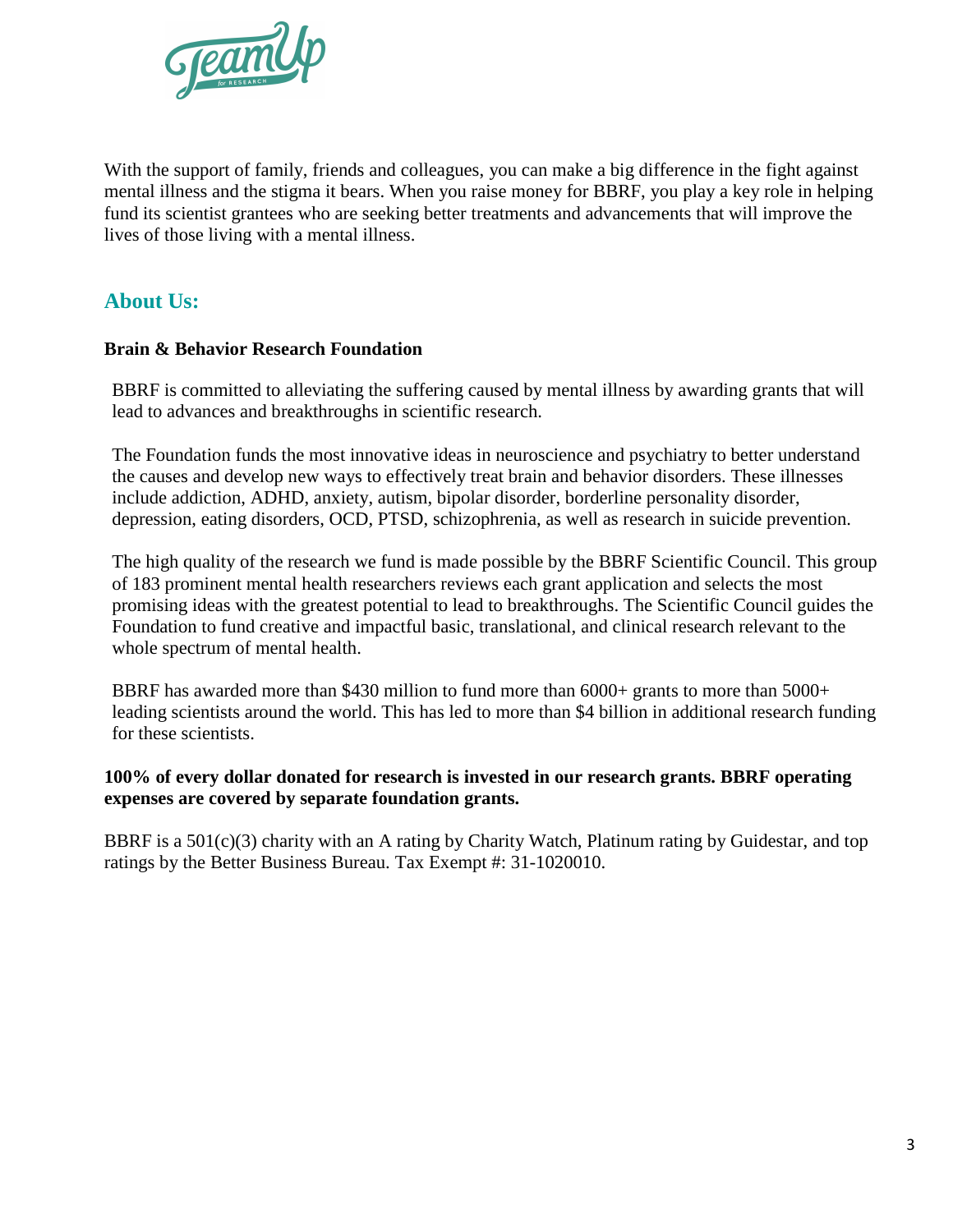

# **Three Steps to Producing a Fundraiser**

# **Step 1: Choose your Date, Location & Event Type**

Select an event that you, your friends and colleagues can support and produce successfully.

## **Event Type examples:**

| Run/Walk/Marathon             | Dinner/Gala                 | Garage Sale                    |
|-------------------------------|-----------------------------|--------------------------------|
| <b>Cycling Race</b>           | Luncheon                    | <b>Lemonade Stand</b>          |
| Roller Skating/Ice Skating    | Car Wash                    | Bar-B-Q                        |
| <b>Baseball/Football Game</b> | <b>Auction/Fashion Show</b> | <b>Jewelry Sale</b>            |
| Bowling/Basketball Game       | Picnic/Carnival             | Poetry Reading                 |
| Golf Outing                   | Concert or Theatre tickets  | <b>Wedding/Bridal Donation</b> |
| Swim/Surfing Competition      | Casino Night                | <b>Wine Tasting</b>            |
| PingPong/Pool Tournament      | Sorority/Fraternity socials | <b>Pottery Sale</b>            |
| <b>Online Gaming</b>          |                             | <b>Board Game Night</b>        |
|                               |                             |                                |

## **Date & Location:**

Select a date that doesn't interfere with holidays or other major events. When considering location, don't forget accessibility, cost and weather, whether at a park, restaurant, community center or the beach.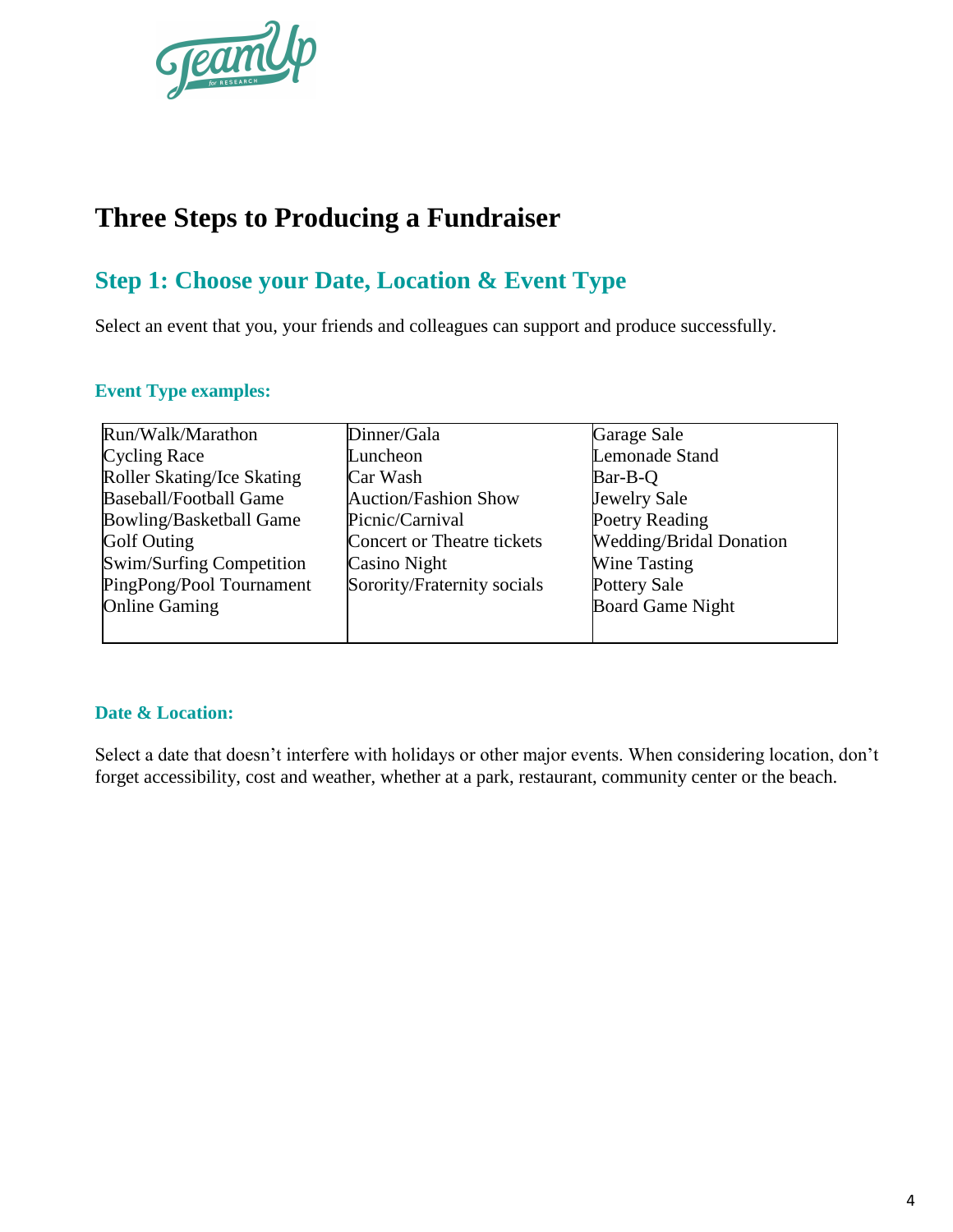

# **Step 2: Sign the TeamUp Event Agreement**

After you've confirmed your plans, please let us know you're fundraising for BBRF by:

## **1. Completing the enclosed "TeamUp For Research Agreement" form & return to BBRF:**

MAIL: Brain & Behavior Research Foundation Attn: Special Events 747 Third Avenue, 33rd Floor New York, NY 10017 Attn: Special Events

OR

EMAIL: [events@bbrfoundation.org](mailto:events@bbrfoundation.org)

## **2. Contacting BBRF's Special Events department to let us know about your fundraiser:**

[EMAIL:](mailto:events@bbrfoundation.org) [events@bbrfoundation.org](mailto:events@bbrfoundation.org)

OR

CALL: 646.681.4888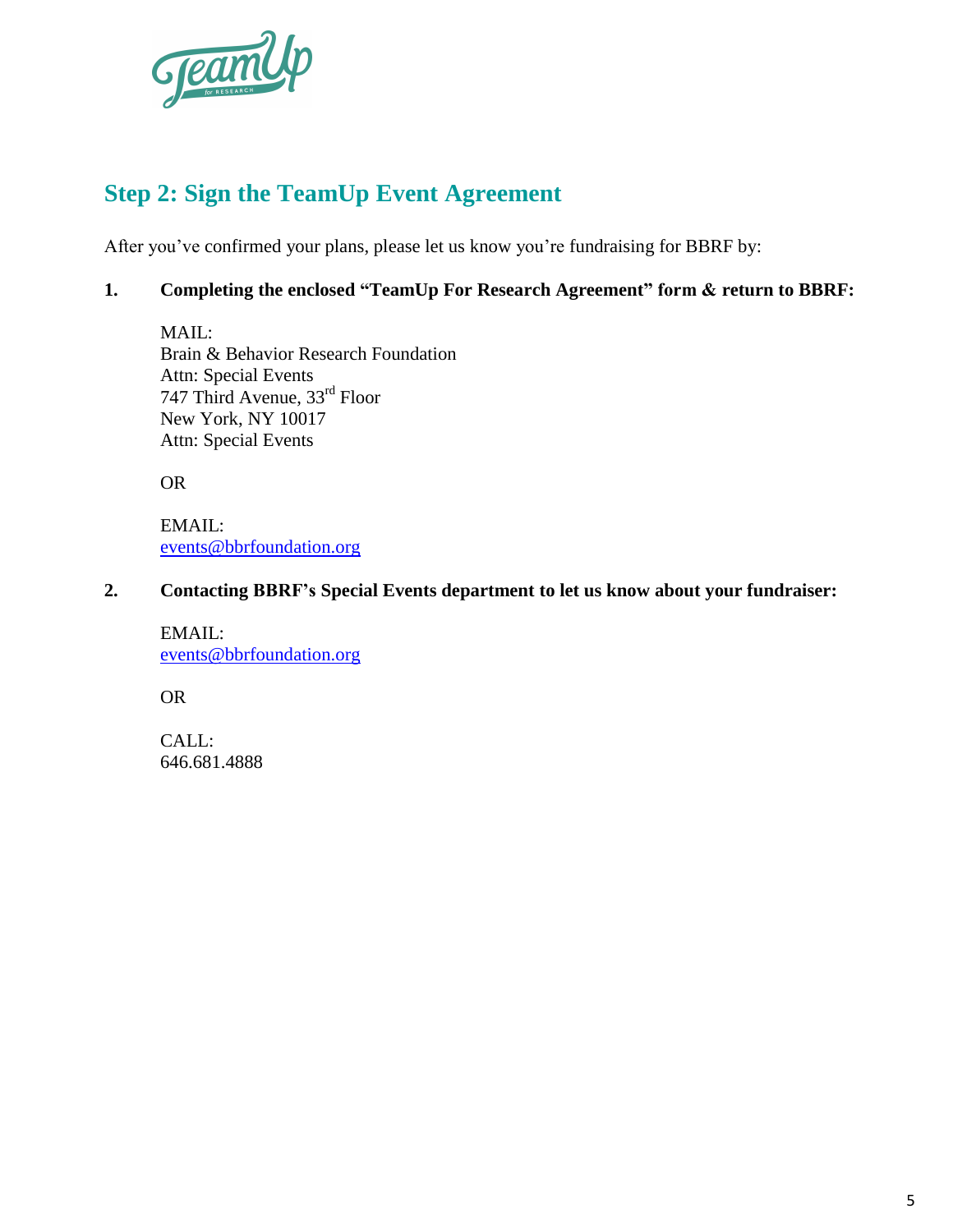

# **TeamUp Event Agreement**

- 1. No individual, party or organization may use the Brain & Behavior Research Foundation (BBRF) name or otherwise announce to the public that an event is being held to benefit The Foundation without prior written consent of the Foundation.
- 2. BBRF must be identified as the beneficiary of the event, not the sponsor or partner. For example, do not characterize the event as The Brain & Behavior Research Foundation Golf Classic, but rather a Golf Classic to benefit the Brain & Behavior Research Foundation.
- 3. BBRF must approve in advance of printing or distribution use of the Foundation's name and/or Logo on all invitations, advertisements, videos, social media promos, or any other event materials.
- 4. BBRF fundraising events must comply with all federal, state and local laws governing charitable fundraising, gift reporting and special events.
- 5. BBRF cannot provide mailing lists of donors, sponsors or vendors but may coordinate email outreach to regional Foundation constituents on behalf of event organizers.
- 6. BBRF is unable to provide administrative support or event registration services but can provide personalized event webpages which includes event information and donations.
- 7. BBRF cannot assist with approaching sponsors or donors on behalf of event organizers but can provide sample fundraising letters.
- 8. BBRF cannot advance any funds to cover expenses related to the planning of the event. The event organizer agrees to keep written receipts for all expenses to be paid from event proceeds.
- 9. BBRF cannot provide our sales tax exemption number to event organizers for their use.
- 10. If BBRF will not be receiving 100% of event proceeds, the exact percentage of the proceeds to benefit the Foundation must be stated on all event collateral.
- 11. BBRF will provide collateral materials explaining its mission, goals and accomplishments along with informational materials when requested.
- 12. BBRF requests that proceeds from the event are to be submitted within 90 days of event completion.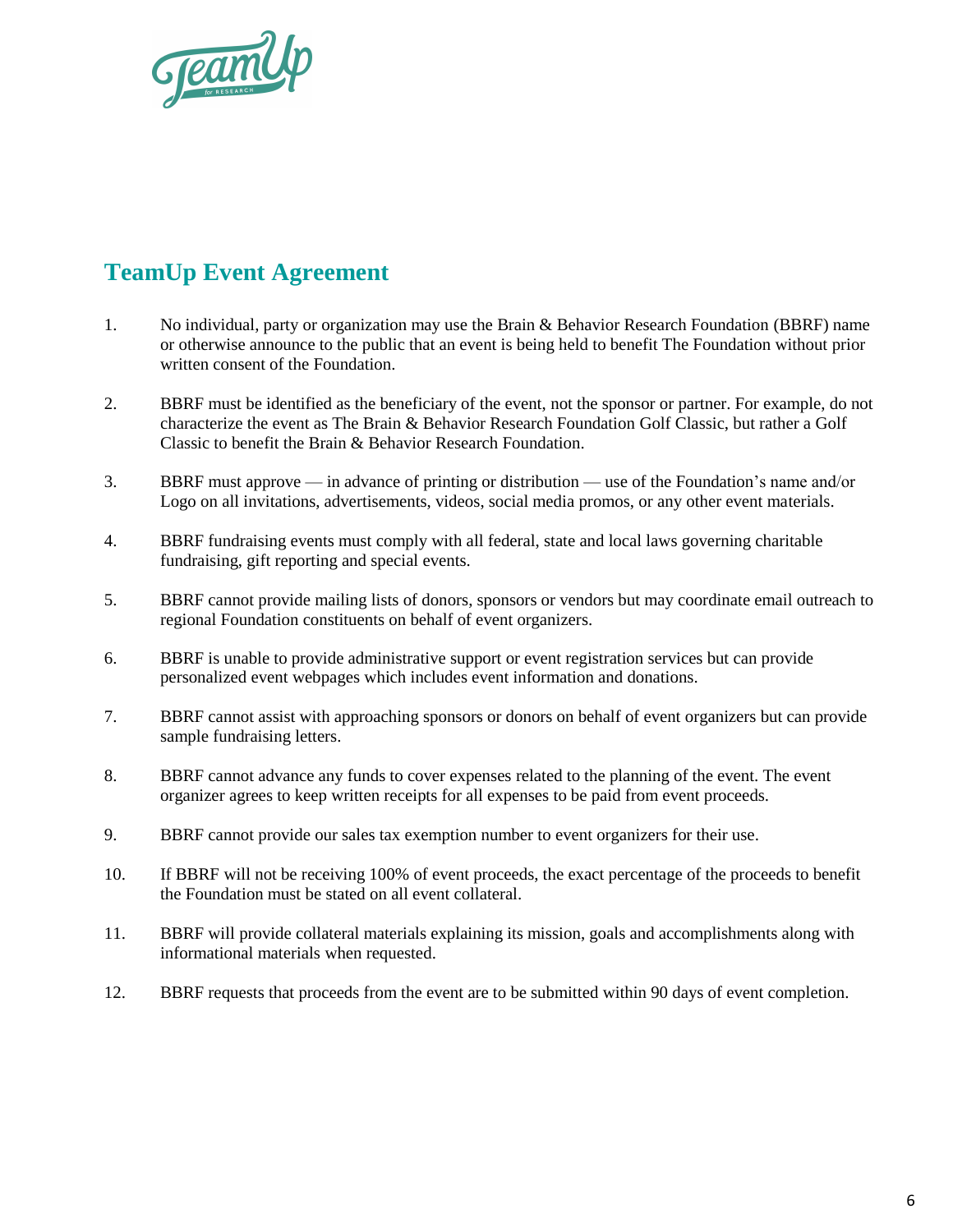

- 13. BBRF asks that if your event includes a raffle, auction or any type of gambling-related activity or if you plan to sell and/or serve alcohol at your event, you must obtain a license from the state and/or municipality in which the event is held. The organizer(s) is solely responsible for obtaining all licenses.
- 14. BBRF states that the organizer is solely responsible for obtaining required insurance (event, liquor liability, etc.).
- 15. BBRF requests that event organizers/promoters contact BBRF to request permission to repeat the event in each succeeding year.

I acknowledge receipt of the Brain & Behavior Research Foundation policies and procedures for volunteer fundraising and agree to comply with all provisions in organizing and holding my fundraising event.

I hereby release the Brain & Behavior Research Foundation, its officers, directors, employees and agents from any injury or damage I may suffer as a result of my voluntary participation in this activity and I hereby agree to hold harmless and defend the Brain & Behavior Research Foundation, its officers, directors, employees and agents from any and all liability and any claim that I or anyone may have as a result of any injury or damage, of whatever nature, I may suffer as a result of my voluntary participation in this activity.

I hereby give permission to the Brain & Behavior Research Foundation to use my name or image by way of a photograph, video or audio format taken of me and/or my participants during my event provided to the Brain & Behavior Research Foundation by me, in any promotional materials, publications or any other electronic media.

| Event Type:                     |       |
|---------------------------------|-------|
| <b>Event Date:</b>              |       |
| <b>Event Location:</b>          |       |
| Event Contact (Print Name):     |       |
| Address:                        |       |
| Phone:                          |       |
| Email:                          |       |
| <b>Event Contact Signature:</b> | Date: |

| Brain and Behavior Research Foundation Signature: |        |
|---------------------------------------------------|--------|
| Name:                                             | Title: |
| Date:                                             |        |